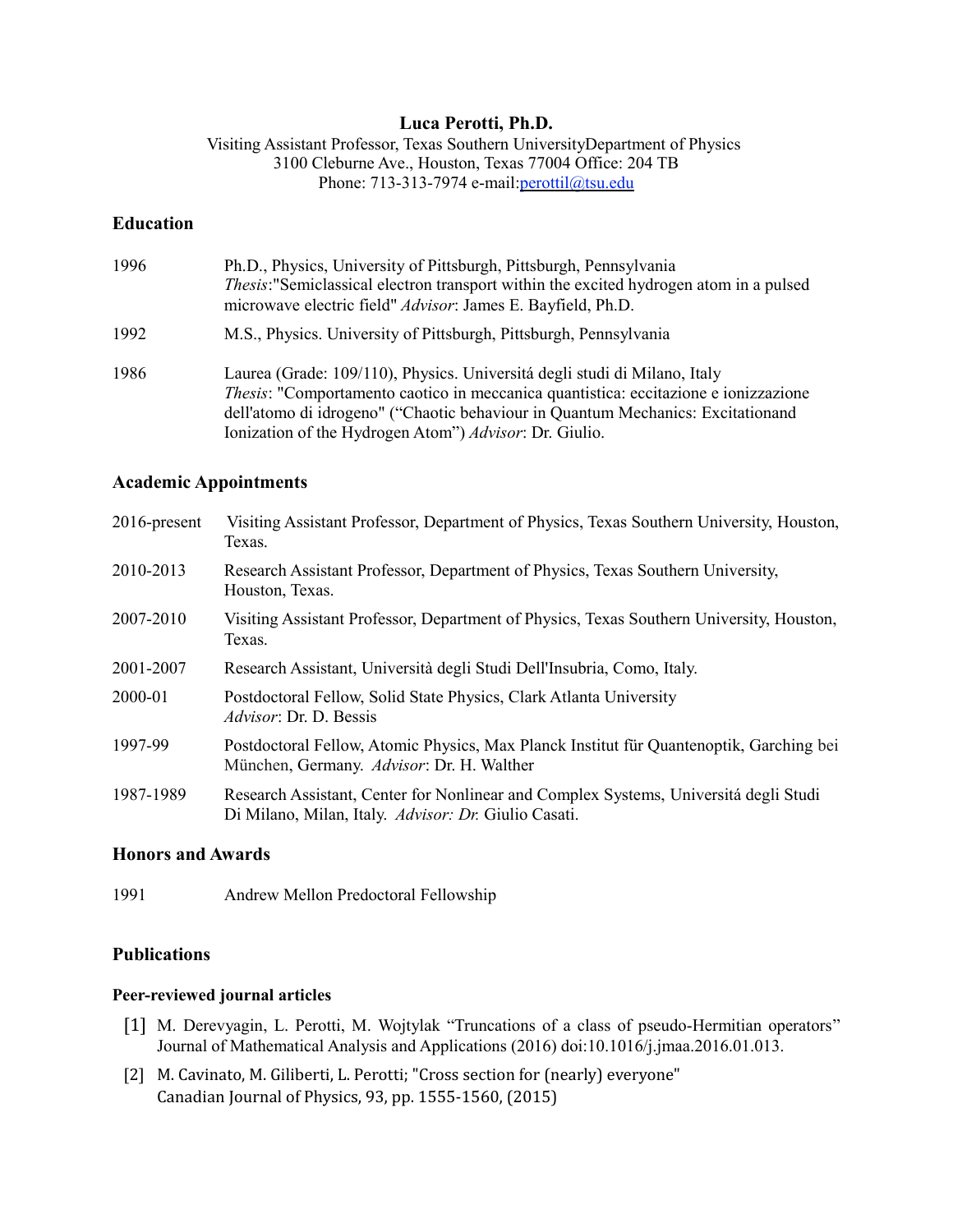- [3] L. Perotti, T. Regimbau, D. Vrinceanu, and D. Bessis "Identification of gravitational-wave bursts in high noise using Padé filtering" Phys. Rev. D 90, 124047 (2014).
- [4] Luca Perotti, Daniel Vrinceanu, Daniel Bessis "Enhanced Frequency Resolution in Data Analysis", American Journal of Computational Mathematics, Vol. 3, pp. 242-251 (2013 ).
- [5] D. Bessis, L. Perotti, and D. Vrinceanu; "Noise in the complex plane: open problems", Numer. Algor. Vol. 62, pp. 559–569 (2013).
- [6] L. Perotti, D. Vrinceanu and D.Bessis, "Beyond the Fourier Transform: Signal Symmetry Breaking In the Complex Plane", IEEE Signal Processing Letters, Vol. 19, Issue 12, pp. 865-867(2012).
- [7] B. Beckermann, D. Bessis, L. Perotti and D. Vrinceanu, "Computing high precision Matrix Pade' approximants", Num. Algor. Vol. 61, pp. 189-208 (2012).
- [8] L. C. Perotti, "Low frequency quantum stabilization of the Hydrogen atom in a Microwave field: scarred states and classical stability island overlap", J. Phys. B: At. Mol. Opt. Phys. 44:245002 (2011).
- [9] L.C. Perotti, "Small phase-space structures and their relevance to pulsed quantum evolution: Stepwise ionization of the excited hydrogen atom in a microwave pulse", Phys Rev. A 81:033407 (2010).
- [10]D. Bessis and L. Perotti "Universal analytic properties of noise: introducing the J-matrix formalism"; J. Phys. A 42 (2009) 365202 (15pp)
- [11] L. C. Perotti, "Ionization of Rydberg alkali-metal atoms in quasistatic electric fields: A classical view of the n<sup>-5</sup>scaling of the threshold field"; Phys. Rev. A 73, 053405 (2006).
- [12] L. C. Perotti, "Proposed Interpretation of Microwave Ionization of Rydberg Alkali-metal Atoms"; Phys. Rev. A 71, 033405 (2005)
- [13] L. C. Perotti, "Quantum double pendulum: Study of an autonomous classically chaotic quantum system"; Phys. Rev. E 70, 066218 (2004).
- [14] Luca Perotti and Daniel Bessis, "Realistic Semiconductor Heterostructures design using Inverse Scattering"; Microelectronics Journal 34 (2003)
- [15] L. Perotti, V. Alekseev and H. Walther (2000), "Transport of a single ion in an optical lattice: spatial diffusion and potential energy." *Optics Comm.* **183**: 73-94.
- [16] S. Schlipf, H. Katori, L. Perotti, and H. Walther (1998), "Diffusion of a Single Ion in a One-Dimensional Optical Lattice." *Optics Express* **3:** 97-103.
- [17] J.E. Bayfield, S.Y. Luie, L. C. Perotti and M. Skrzypkwosky (1996), "Ionization steps and phase space metamorphoses in the pulsed microwave ionization of highly excited hydrogen atoms." *Phys. Rev. A* **53:**12-15.
- [18] J.E. Bayfield, S.Y. Luie, L. C. Perotti and M. Skrzypkwosky (1995), "Excited hydrogen atoms in pulsed microwaves: journeys to quantum chaos and back." *Physica D* **83**: 46-54.
- [19] G. Brivio, G. Casati, I. Guarneri and L. Perotti (1988), "Quantum supression of Chaotic Diffusion: Theory and Experiment." *Physica D* **33**: 51-57.

### **Book Chapters**

1. N. Bergomi, L. Cazzaniga, M. Giliberti, L. Perotti, G. Vegni (2008), "Campi e particelle: esperienze emblematiche," in *Approcci e Proposte per l'Insegnamento-Apprendimento della Fisica a Livello Preuniversitario*, P. Guidoni and O. Levrini, eds. FORUM (Udine, Italy) 2008.

2. G. Casati, I. Guarneri and L. Perotti (1985), "Chaos and Quantum Dynamics of Simple Models." *Proceedings of the 2nd Soviet-Italian Meeting on Statistical Mechanics*, Lvov, October 1985.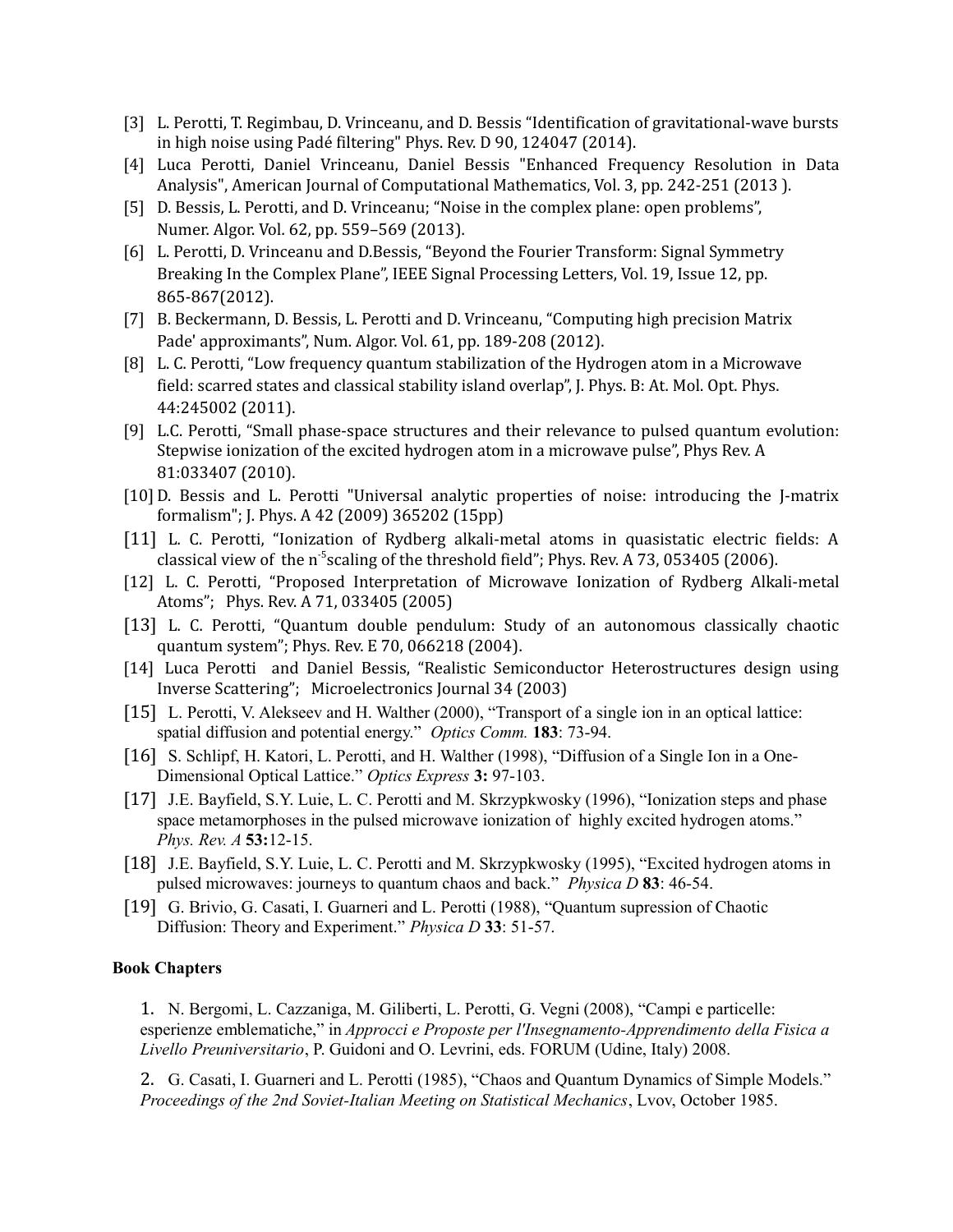## **Collaborations**

- Yuri Dabaghian, Department of computational and applied mathematics at Rice University in Houston: analysis of neural oscillations in the hippocampus.
- Michal Wojtilak, Jagiellonian University, Faculty of Mathematics and Computer Science, Krakow Poland: quasianaliticity of Padé approximants of the Z-transform of a data series.
- Daniel Vrinceanu, Department of Physics Texas Southern University: applications of Padé approximants of the Z-transform of a data series.
- Giorgio Mantica, Dipartimento di Fisica Universita dell' Insubria, Como Italy: dynamical theory of extremal events.
- Marco Giliberti, Dipartimento di Fisica Universita degli Studi di Milano Italy: science education.

# **Presentations at Major Conferences**

| 2015 | "Using noise to detect faint signals: tricks with Padé approximants to Z-transforms" Talk<br>presented at the Dagstuhl seminar 15251 "Sparse modelling and multi-exponential<br>analysis", Dagstuhl, Germany, June 14-19.                                                                                      |
|------|----------------------------------------------------------------------------------------------------------------------------------------------------------------------------------------------------------------------------------------------------------------------------------------------------------------|
| 2010 | "Small Classical Phase Space Structures and Pulsed Quantum Evolution: the Stepwise<br>Ionization of the Excited Hydrogen Atom in a Microwave Pulse." Poster presented at the<br>41st Annual Meeting of the APS Division of Atomic, Molecular and Optical Physics<br>(DAMOP), Houston, Texas, May 25-29.        |
| 2009 | "An analytical approach to the concept of noise with direct application to the detection of<br>Gravitational Waves." Joint presentation with D. Bessis at the Gravitational Waves Data<br>Analysis Workshop (GWDAW), San Juan, Puerto Rico, January 19-22.                                                     |
| 2007 | "An analytical approach to the concept of noise using Padé approximations," Joint<br>presentation with D. Bessis at the 9th International OPSFA Conference "Special<br>Functions, Orthogonal Polynomials and their Applications,", Marseilles, France, July 2-6.                                               |
| 2006 | "Rutherford scattering explained to high school students within the frame of a<br>semiclassical quantum field theory" and "Training non-graduate secondary school<br>laboratory assistants." Presented at the GIREP Modeling in Physics and Physics<br>Education conference, Amsterdam, Holland, August 20-25. |
| 2006 | "Rydberg Alkali-metal atoms in quasi-static electric fields: a classical view." Invited<br>speaker for the <i>Illuminating Atoms and Molecules</i> symposium, Marseilles, France, May<br>19.                                                                                                                   |
| 2003 | "An interpretation of microwave ionization of excited alkali atoms." Poster presented at<br>the Advanced Reseach Workshop Quantum Chaos: Theory and Applications, Como,<br>Italy, June 17-21.                                                                                                                  |
| 1999 | "Anomalous Dynamics of a Single Ion in an Optical Lattice," joint presentation at the<br>Quantum Structures (QSTRUCT) network conference, Innsbruck, Austria, January 11-14.                                                                                                                                   |
| 1997 | "Anomalous Dynamics of a Single Ion in an Optical Lattice," joint presentation at the<br>Quantum Structures (QSTRUCT) network conference, Munich, Germany, July 24-27.                                                                                                                                         |
| 1994 | "N Two-level Atoms in a Two-mode Electromagnetic Cavity," poster presentation at the<br>April Meeting of the American Physical Society, Crystal City, Virginia, April 18-22.                                                                                                                                   |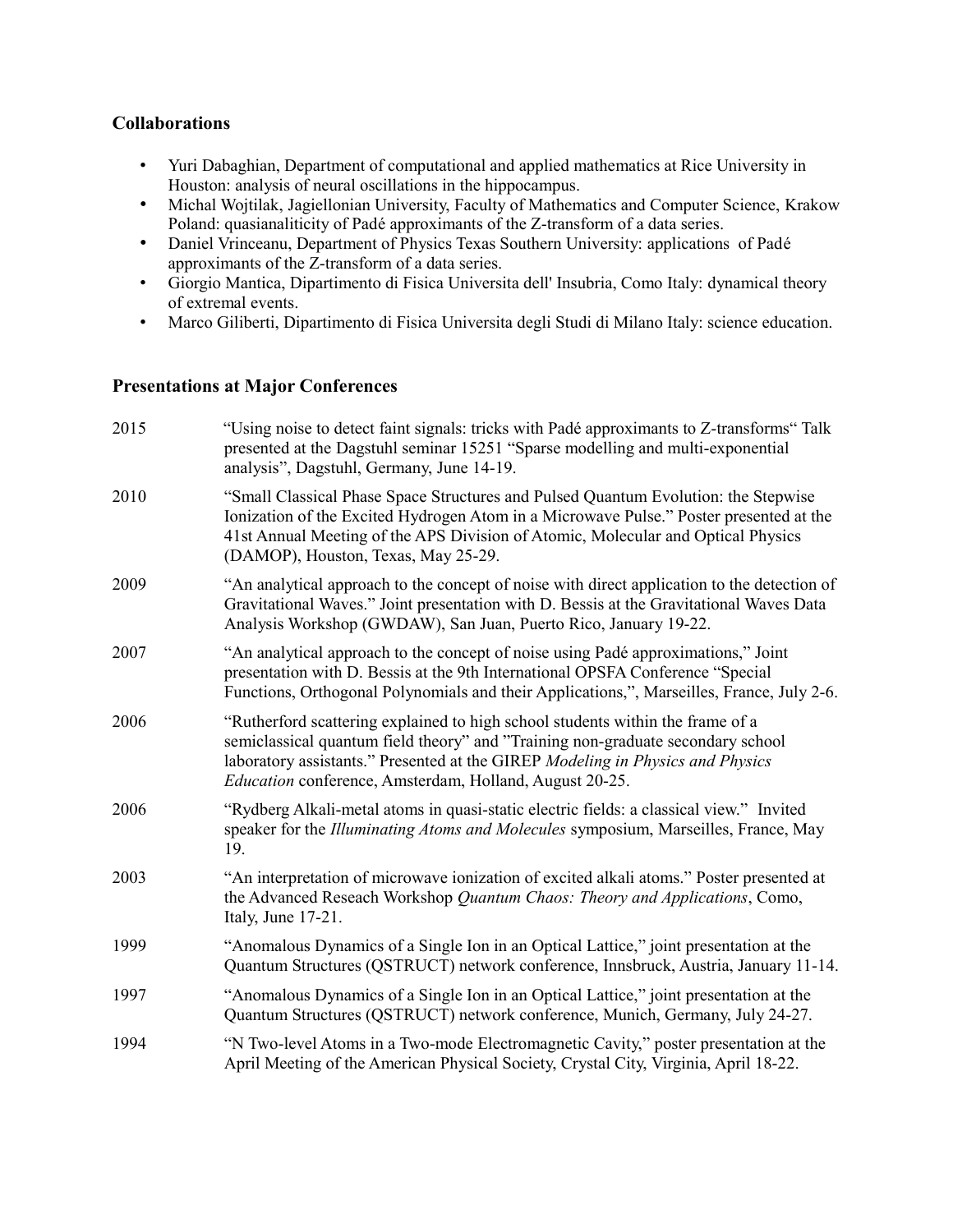## **Other Talks**

| 2011 | "Science and Art." 13 <sup>th</sup> Annual McCleary Interdisciplinary Symposium, Houston, Texas,<br>March 24-25.                                                        |
|------|-------------------------------------------------------------------------------------------------------------------------------------------------------------------------|
| 2011 | "Signal induced breaking of universal noise statistical properties," The University of<br>Texas at Brownsville, CGWA, Brownsville, TX, February 18.                     |
| 2009 | "The J-Matrix formalism applied to noisy data series: universal properties of noise." $5th$<br>Conference of Italian Researchers, Houston, TX, December 5.              |
| 2009 | "The J-Matrix formalism applied to noisy data series: universal properties of noise,"<br>Meeting of the Texas Sections of the American Physical Society, October 22-24. |
| 1999 | Laser Physics Division, Max Planck Institut für Quantenoptik conference, Ringberg,<br>Germany, March 1-5.                                                               |
| 1998 | Laser Physics Division, Max Planck Institut für Quantenoptik conference, February 9-13.                                                                                 |
|      |                                                                                                                                                                         |

## **Preprints**

- 1. G. Mantica and L. Perotti; "Extreme value laws for fractal intensity functions in dynamical systems: Minkowski analysis" submitted to J. Phys. A http://de.arxiv.org/abs/1512.07383v1
- 2. L.C. Perotti, D. Bessis, and G.A. Mezincescu. "Direct Current Photoexcitation: could it be relevant for QWIPs?" http://scienze-como.uninsubria.it/lperotti/Pubblicazioni\_files/qwip.pdf
- 3. J.E. Bayfield, S.Y. Luie and L. C. Perotti, "Ionization of Stretched Hydrogen Atoms by Collinear Short Pulse Microwave and Constant Static Electric Field." http://scienzecomo.uninsubria.it/lperotti/Pubblicazioni\_files/stretch.pdf

## **Teaching Experience**

### **Texas Southern University**

2007-13 Principles of Physical Science and College Physics I 2010 Mathematical methods I

## **Università degli Studi dell'Insubria, Varese, Italy**

2005-06 Linear Algebra and Geometry, Calculus A 2004 Practical applications of Algebra

### **Liceo Scientifico Casiraghi Milano, Italy**

1999-2000 Mathematics and Physics for the last three-year cycle *First year class:* mathematics: geometry in the cartesian plane and algebra of finite groups (three hours a week); physics: elementary mechanics (two hours a week). *Second year class:* mathematics: trigonometry, complex numbers, topology in **R**n and successions (three hours a week); physics: elementary thermodynamics, waves and geometrical optics (three hours a week). *Third year class:* mathematics: limits, derivatives, Riemann integrals, and combinatory calculus (three hours a week); physics: elementary electromagnetism and introduction to quantum physics (three hours a week).